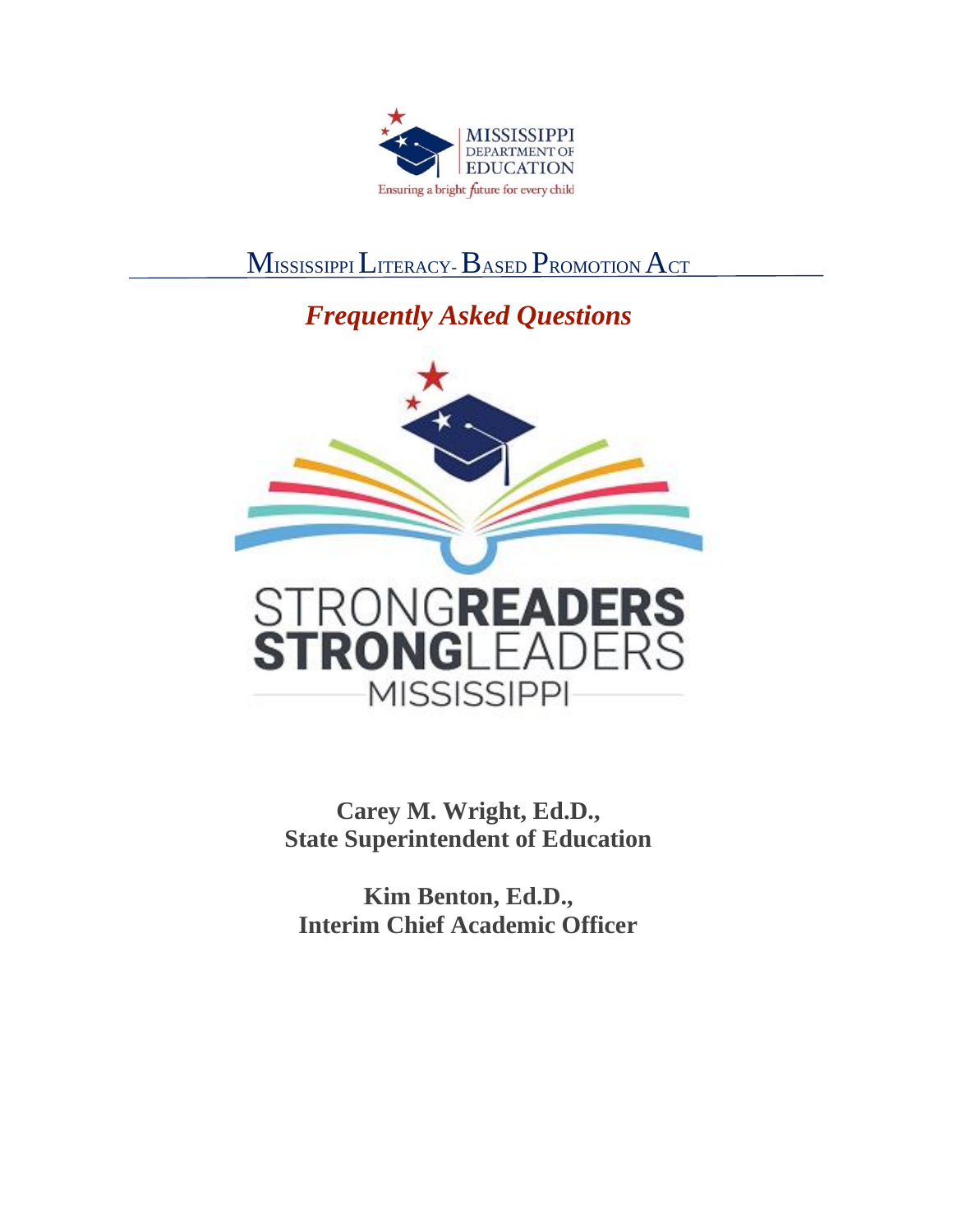# **Literacy-Based Promotion Act Frequently Asked Questions**

#### **Introduction**

During the 2016 legislative session, the *Literacy-Based Promotion Act* was amended to include the requirement of an Individual Reading Plan (IRP) for any student (K-3) who, at any time, exhibits a substantial deficiency in reading, as well as students who were promoted to  $4<sup>th</sup>$ grade with a good cause exemption. According to Senate Bill 2157, Section 37-177-1:

Each public school student who exhibits a substantial deficiency in reading at any time, as demonstrated through performance on a reading screener approved or developed by the State Department of Education or through locally determined assessments and teacher observations conducted in Kindergarten and Grades 1 through 3 or through statewide end-of-year assessments or approved alternate yearly assessments in Grade 3, must be given intensive reading instruction and intervention immediately following the identification of the reading deficiency. The intensive reading instruction and intervention must be documented for each student in an individual reading plan (25- 35).

The IRP serves as a tool for documenting intensive reading instruction and interventions for students with identified reading deficiencies. Each component of the IRP is crucial to the efficacy of the plan and student's success. The IRP has seven (7) components:

- (a) The student's specific, diagnosed reading skill deficiencies as determined (or identified) by diagnostic assessment data;
- (b) The goals and benchmarks for growth;
- (c) How progress will be monitored and evaluated;
- (d) The type of additional instructional services and interventions the student will receive;
- (e) The research-based reading instructional programming the teacher will use to provide reading instruction, addressing the areas of phonemic awareness, phonics, fluency, vocabulary and comprehension;
- (f) The strategies the student's parent is encouraged to use in assisting the student to achieve reading competency; and
- (g) Any additional services the teacher deems available and appropriate to accelerate the student's reading skill development.

It is important to note that multiple data points must be considered when identifying students who need Tier II and Tier III supports.

A Third-Grade student who does not meet the academic requirements for promotion to the Fourth Grade may be promoted by the school district only for good cause (§ 37-177-11).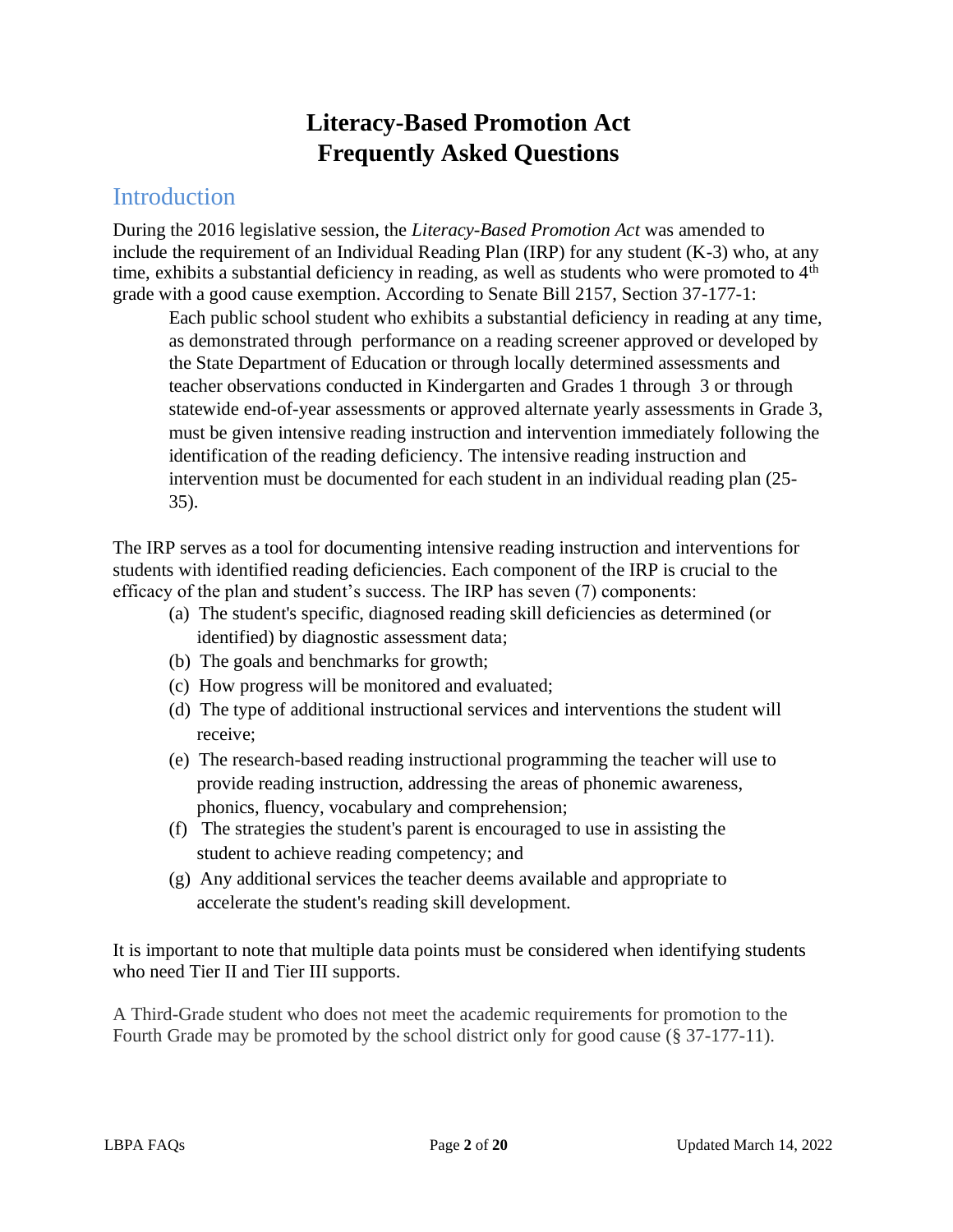Good Cause Exemptions for promotion are limited to the following students:

(a) Limited English proficient students who have had less than two (2) years of instruction in an English Learner program;

(b) Students with disabilities whose Individualized Education Program (IEP) indicates that participation in the statewide accountability assessment program is not appropriate, as authorized under state law;

(c) Students with a disability who participate in the state annual accountability assessment and who have an IEP or a Section 504 Plan that reflects that the individual student has received intensive remediation in reading for more than two (2) years but still demonstrates a deficiency in reading **or** previously was retained in Kindergarten or First, Second or Third Grade;

(d) Students who demonstrate an acceptable level of reading proficiency on an alternative standardized assessment approved by the State Board of Education; and

(e) Students who have received intensive intervention in reading for two (2) or more years but still demonstrate a deficiency in reading and who previously were retained in Kindergarten or First, Second or Third Grade for a total of two (2) years and have not met exceptional education criteria.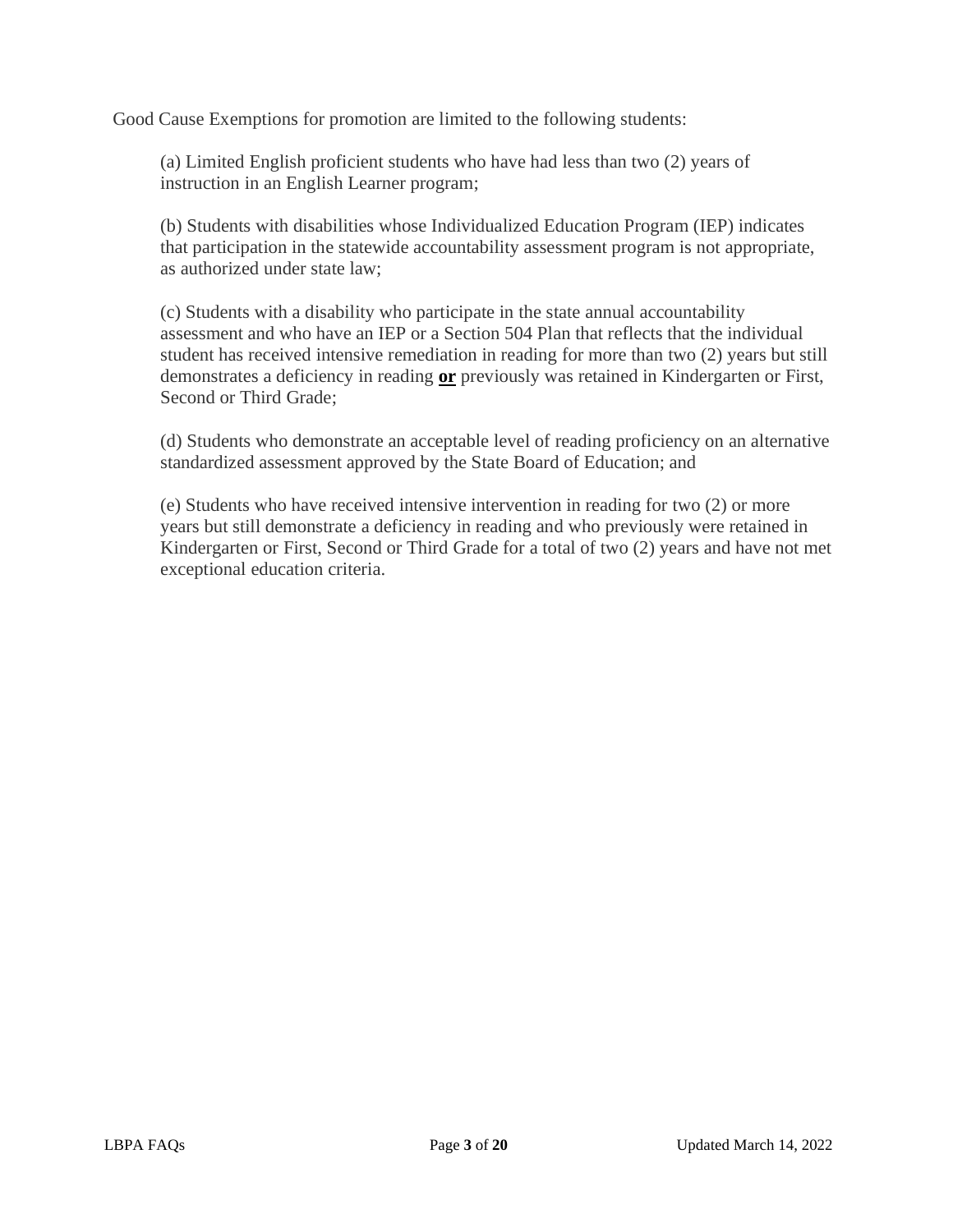Questions and answers on the following pages are categorized alphabetically by topic as outlined below.

# Topics

| Literacy-Based Promotion Act                       | 5              |
|----------------------------------------------------|----------------|
| Accommodations                                     | 5              |
| <b>Alternative Assessment</b>                      | 6              |
| Attendance                                         | 6              |
| Documentation                                      | 6              |
| Dyslexia                                           | 6              |
| English Learners (ELs)                             | $\overline{7}$ |
| Good Cause Exemption(s)                            | $\overline{7}$ |
| Kindergarten                                       | 9              |
| High-Performing Teacher                            | 10             |
| <b>Students with Disabilities</b>                  | 10             |
| Opt-out                                            | 11             |
| <b>Parent Communication</b>                        | 11             |
| <b>Public Reporting</b>                            | 12             |
| Reading Interventions                              | 13             |
| Retention                                          | 14             |
| <b>Summer Program</b>                              | 15             |
| <b>Test Design</b>                                 | 15             |
| Transfer                                           | 15             |
| <b>Transition Class</b>                            | 16             |
| <b>MTSS</b>                                        | 16             |
| <b>Individual Reading Plan</b>                     | 16             |
| Individualized Education Program (IEP) and the IRP | 18             |
| <b>Intensive Interventions</b>                     | 18             |
| <b>Progress Monitoring</b>                         | 18             |
| <b>Substantial Reading Deficiency</b>              | 19             |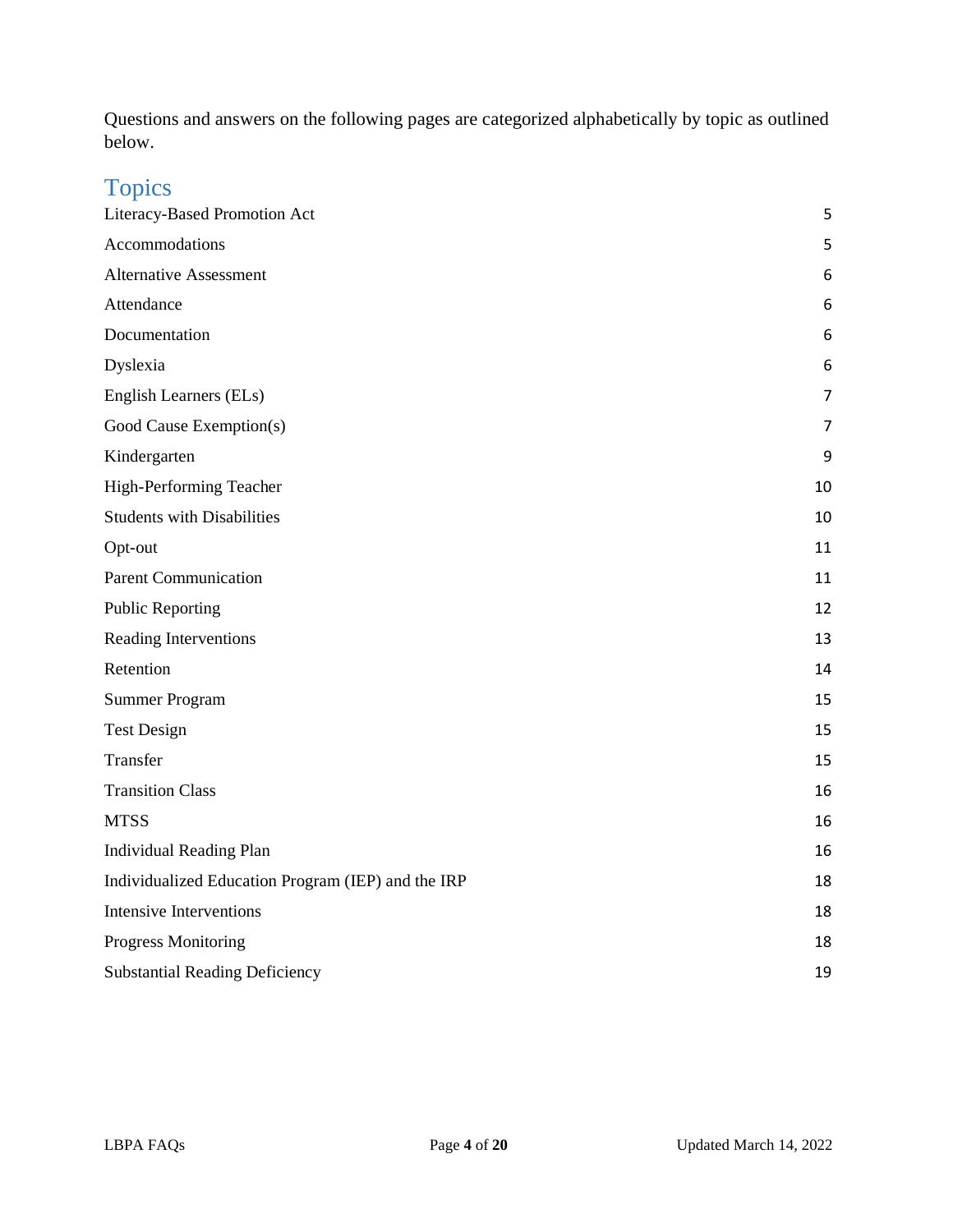#### <span id="page-4-0"></span>Literacy-Based Promotion Act

**1. How can a student meet the promotion requirements of the Literacy Based Promotion Act?**

Students may meet promotion requirements of the LBPA by:

- earning a "met LBPA requirements" (level 3 or above) on the multiple-choice portion of the 3rd Grade MAAP-ELA Assessment.
- achieving a "met LBPA requirements" (level 3 or above) on either of the two retest opportunities on the 3rd Grade Reading Alternative Assessment. \*
- achieving a Level 3 or higher on the 3rd Grade MAAP-ELA Assessment after the writing is scored. \*

\*Please note these methods of promotion are considered Good Cause Exemption D.

- **2. If a student receives a "met LBPA requirements" on the Reading portion of the initial test but scores a Level 2 once the writing has been scored, can the student still be promoted?** Yes, the student met the requirements of the LBPA on the Reading portion of the initial test.
- **3. What is the pass/fail cut score for the 3rd Grade MAAP-ELA?** Students will be required to score at or above Level 3 on the online reading portion of the 3rd Grade MAAP-ELA.

### <span id="page-4-1"></span>Accommodations

- **4. Will students with Individualized Education Program (IEP) read-aloud accommodations be allowed to use these on the Mississippi Assessment Program-English Language Arts (MAAP-ELA)?** No. The reading portion of the MAAP-ELA test assesses student's reading skills. Teachers cannot read the assessment to students.
- **5. Where can the accommodations list for the 3rd Grade assessments be found?** For the spring administration of the Grade 3 MAAP-ELA assessment, districts should use accommodations as indicated in the [2017 Mississippi Testing Accommodations Manual.](https://www.mdek12.org/sites/default/files/Offices/MDE/OA/OSA/2017-mississippi-testing-accomodations-manual_20171005.pdf)<sup>[68]</sup>
- **6. Are students with disabilities or English learners (ELs) allowed to test individually in order for students to read the test aloud?** Yes. This is an option available to all students. While the teacher cannot read the test to students, a student can be tested individually so the student can read the test aloud to himself/herself. This must be included in the school's test security plan, and the test administrator and proctor must both be present during that time.

#### **7. Does the test need to be completed the same day?**

No, students must have an accommodation to test over multiple days. Please see Accommodation 25 in the [2017 Mississippi Testing Accommodations Manual.](https://www.mdek12.org/sites/default/files/Offices/MDE/OA/OSA/2017-mississippi-testing-accomodations-manual_20171005.pdf)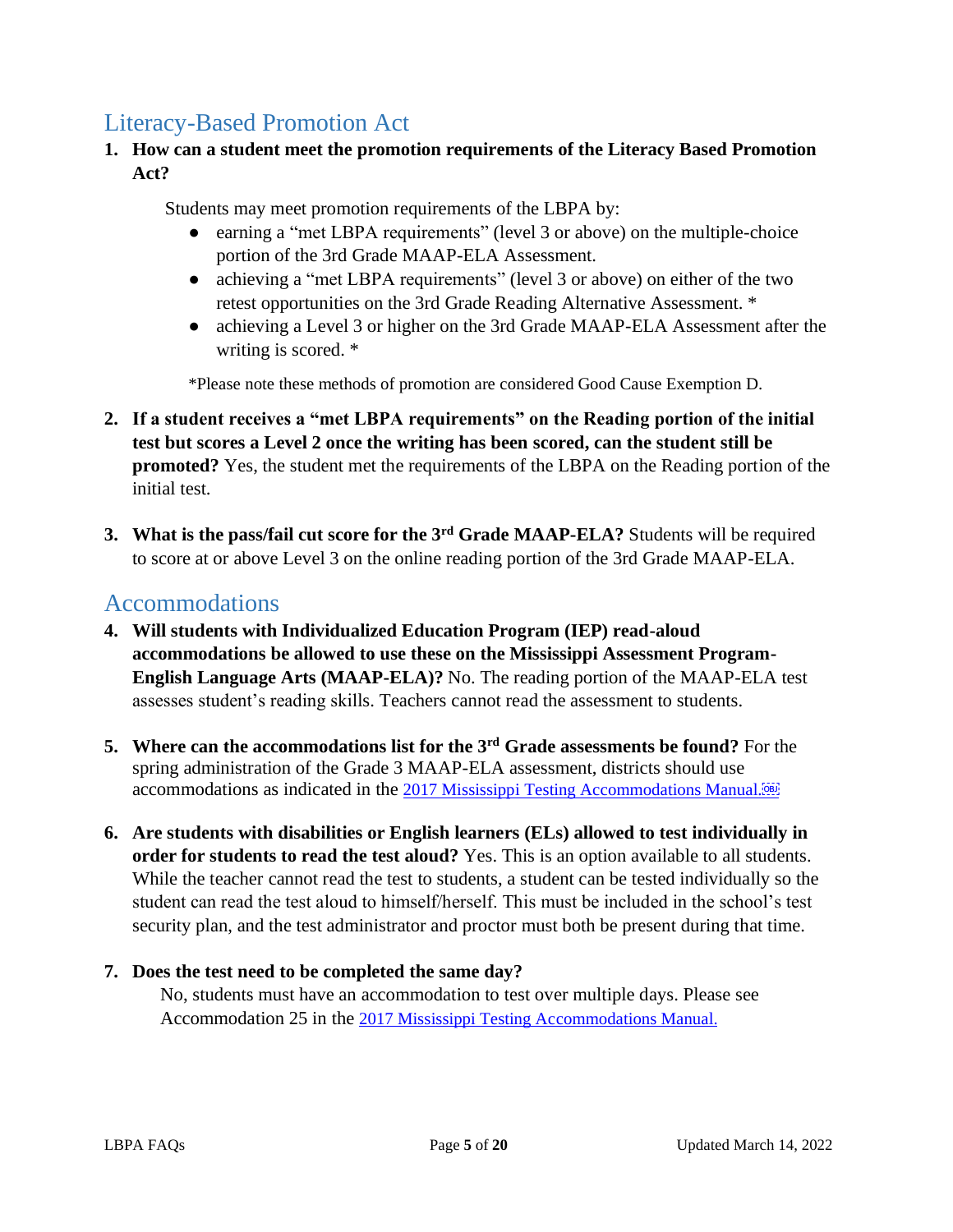#### <span id="page-5-0"></span>Alternative Assessment

**8. What is the alternative standardized assessment approved by the State Board of Education?** The alternative assessment is a different version of the 3rd Grade Reading Assessment covering the 3rd grade ELA standards.

#### <span id="page-5-1"></span>**Attendance**

- **9. How do schools address students with excessive absences?** School personnel should work with the school attendance officer throughout the year to communicate attendance policies with parents and ensure that parents understand the consequences of a student not passing the 3 rd Grade MAAP-ELA.
- **10. If a child is sick and misses the initial test period, will they have the opportunity to take the test during the retest window? If a student consistently misses the test window, will they be retained in third grade by default?** If the student is sick, they will take the test upon return during the designated testing window. A student who does not take the test nor the alternative assessment will be retained.

#### <span id="page-5-2"></span>Documentation

- **11. Where can schools get the Individual Reading Plan Template?** This form is located in Appendix D of the [Mississippi Literacy Based Promotion Act Implementation Guide.](https://www.mdek12.org/sites/default/files/documents/OAE/Literacy/ResourcesForAdmin/revised-11-09-16-lbpa-implementation-guide_feb17_20170223084950_172860.pdf) The Individual Reading Plan template may also be found in the MTSS Documentation Packet located on the [Intervention Services](https://www.mdek12.org/OAE/OEER/InterventionServices) page under MTSS (Appendix E).
- **12. What documentation must be kept for intervention and Good Cause Exemptions?** The forms that must be utilized are located in MTSS Documentation Packet and include Section 3 and Appendix E. The school/district will maintain forms and supporting documentation. This documentation may be kept electronically, but it must be readily available for review by the MDE.
- **13. Who determines if intensive reading remediation has been delivered?** The district superintendent will determine if the documentation supports that intensive reading interventions have been provided in accordance with the Literacy Based Promotion Act requirements and accept or reject the principal's recommendation in writing. **For the 2021- 2022 school year,** schools and districts should provide evidence of documented intensive, explicit, reading interventions for the student. **For the 2019-2020 and/or 2020- 2021 school years,** schools and districts **should provide** evidence of monitored and documented academic supports for struggling readers provided by the school district, such as, high dosage tutoring, summer school support, after-school remediation, and/or any other literacy-specific academic interventions that may have been provided to the student.

## <span id="page-5-3"></span>Dyslexia

**14. Will 3rd grade students who have an official diagnosis of dyslexia be allowed accommodations on the 3<sup>rd</sup> grade assessment?** Yes. On the 3<sup>rd</sup> Grade MAAP- ELA, the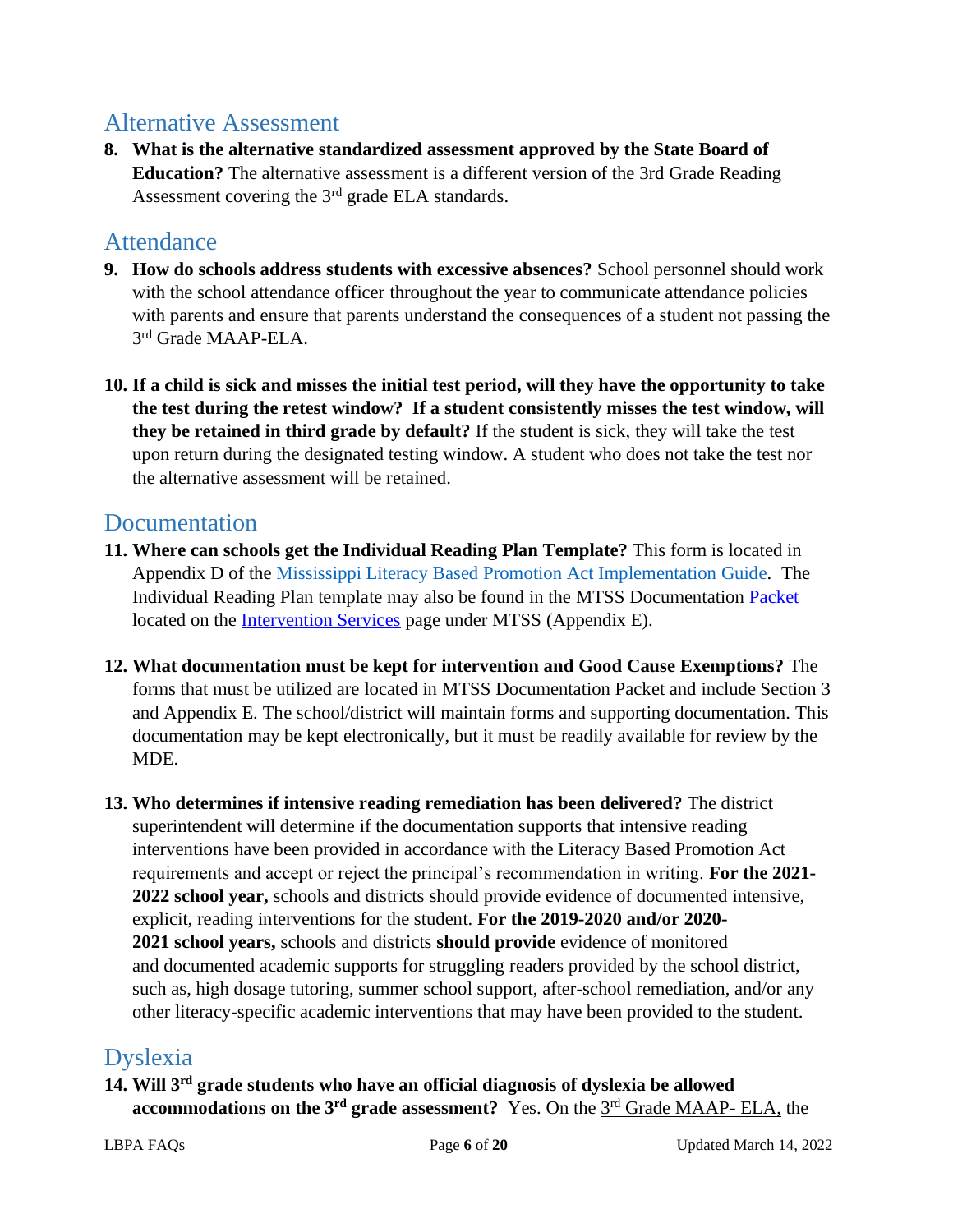extended time accommodation for MAAP is not a per-question extension. Extended time is allowable, but students must complete the assessment before 3:00 p.m. or the end of the school day, whichever occurs first. Students with a documented diagnosis of dyslexia will also be allowed accommodations 24 and 25 on the 3<sup>rd</sup> Grade MAAP-ELA which allows for testing over multiple sessions (#24) or multiple days (#25) (see the [Spring 2022](https://www.mdek12.org/sites/default/files/Offices/MDE/OA/OSA/MAAP/maapsp2022_accommodation_23_25.pdf)  [Accommodation 25 Stopping Points and Extended Time Guidance\)](https://www.mdek12.org/sites/default/files/Offices/MDE/OA/OSA/MAAP/maapsp2022_accommodation_23_25.pdf)

**15. Will students with dyslexia be allowed to track the text as they read, highlight the text during the assessment, and have paper provided in order to manipulate words and decode?** Yes. Students are allowed to use a tracker if needed and may be provided paper to decode text. Highlighting text is available for the 3rd Grade MAAP-ELA assessment.

# <span id="page-6-0"></span>English Learners (ELs)

- **16. Do English Learners (ELs) who have been in a school in the United States for two years or longer have to pass the 3rd Grade MAAP-ELA or the 3rd Grade Reading Alternative Assessment?** Yes. ELs who have been enrolled in a school in the United States for two calendar years or more must pass the 3rd grade reading assessment for promotion. Please contact Sharon Prestridge (sprestridge@mdek12.org) if you have questions about determining two years of service.
- **17. If a student is officially identified as an English Learner (ELs) and has not been retained, how would he or she qualify for a Good Cause Exemption?** Good Cause Exemption A addresses ELs and does not require prior retention to be applied. ELs must pass the 3<sup>rd</sup> grade reading assessment to be promoted to fourth grade unless they have had less than two years of instruction in an English language program. Please contact Sharon Prestridge (sprestridge@mdek12.org) if you have questions about determining two years of service.
- **18. Is an IRP required for EL students who have been identified as having a "substantial reading deficiency"?** Yes. All students (K-3) who, at any time, exhibit a substantial reading deficiency, as well as students who were promoted to  $4<sup>th</sup>$  grade with a good cause exemption are required to have an IRP.

# <span id="page-6-1"></span>Good Cause Exemption(s)

#### **19. How can a student meet the promotion requirements of the Literacy Based Promotion Act?**

Students may meet promotion requirements of the LBPA by:

- earning a "met LBPA requirements" (level 3 or above) on the multiple-choice portion of the 3rd Grade MAAP-ELA Assessment.
- achieving a "met LBPA requirements" (level 3 or above) on either of the two retest opportunities on the 3rd Grade Reading Alternative Assessment. \*
- achieving a Level 3 or higher on the 3rd Grade MAAP-ELA Assessment after the writing is scored. \*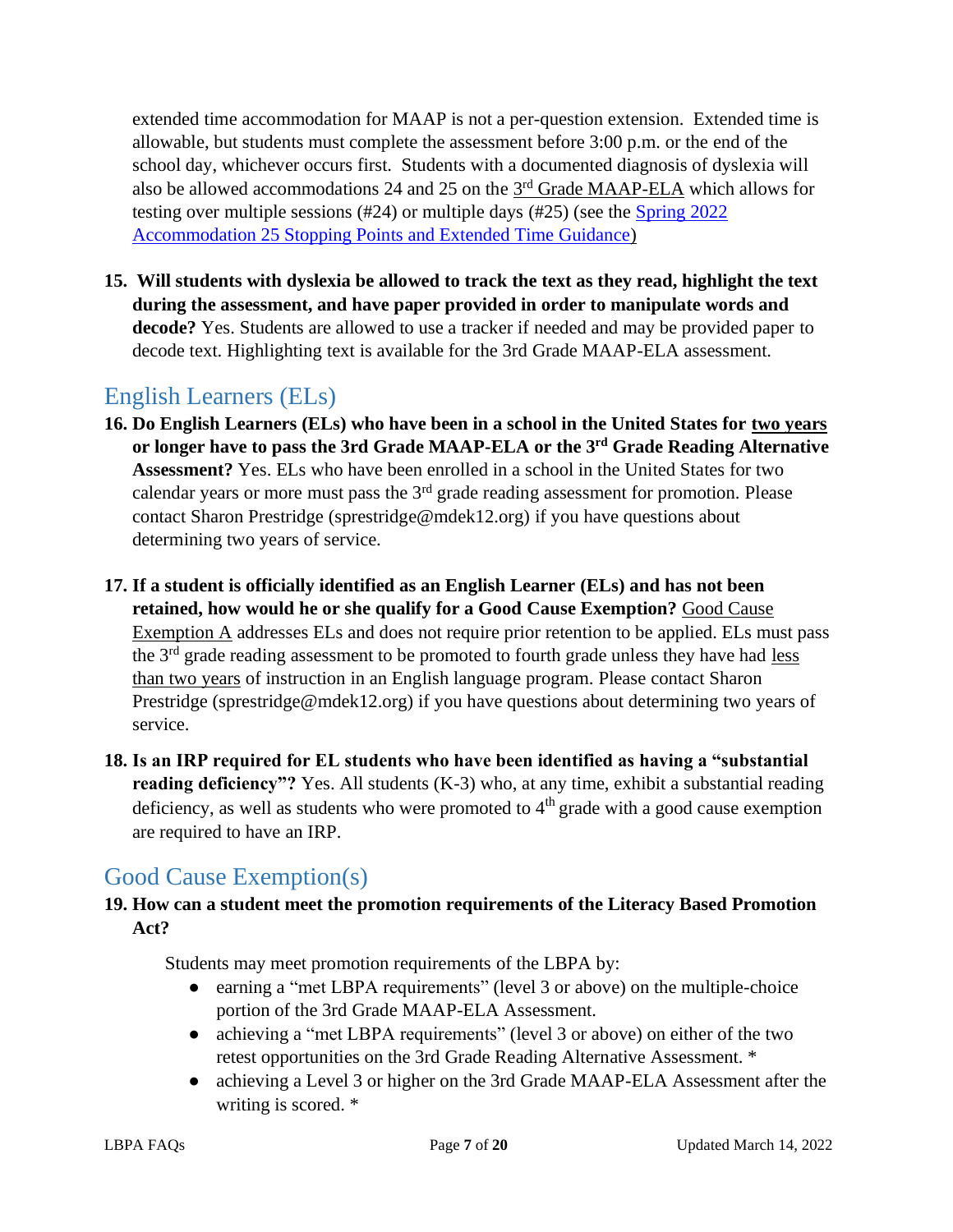\*Please note these methods of promotion are considered Good Cause Exemption D.

#### **20. How can a student be promoted for Good Cause Exemption D?**

- Students achieving a "met LBPA requirements" (level 3 or above) on either of the two retest opportunities on the 3rd Grade Reading Alternative Assessment.
- Students achieving a Level 3 or higher on the 3rd Grade MAAP-ELA Assessment after the writing is scored.
- **21. If a student receives a "met LBPA requirements" on the Reading portion of the initial test but scores a Level 2 once the writing has been scored, can the student still be promoted?** Yes, the student met the requirements of the LBPA on the Reading portion of the initial test.
- **22. What is the pass/fail cut score for the 3rd Grade MAAP-ELA?** Students will be required to score at or above Level 3 on the online reading portion of the 3rd Grade MAAP-ELA.
- **23. Is there a timeline for requesting a Good Cause Exemption (A, C, or E)?** Schools should apply for Good Cause Exemptions after the initial test results determine that students did not pass the assessment. Therefore, a student who qualifies for a Good Cause Exemption A, C, or E should not take the alternative assessment. Passing the alternative assessment is Good Cause Exemption D.
- **24. What is the difference between Good Cause Exemption for general education students and students with disabilities?** Students with an IEP must have received two years of intensive reading intervention **or** have been retained at least once in Kindergarten, First, Second, or Third Grade – **Good Cause Exemption C**. General education students must have received two years of intensive reading intervention and have been retained two years total in Kindergarten, First, Second, or Third Grade – **Good Cause Exemption E**. All students must take an assessment. Students who qualify for **Good Cause Exemption B** take the MAAP-A Assessment.
- **25. Who makes the final decision about Good Cause Exemptions?** The local superintendent makes the final decision about Good Cause Exemptions. Prior to this decision, the teacher submits documentation to the principal. The principal shall review and discuss the recommendations with the teacher and parents and make a determination as to whether or not the student should be promoted based on requirements set forth in this chapter. If the principal determines that the student should be promoted, based on the documentation provided, the principal must make the recommendation in writing to the school district superintendent, who, in writing, may accept or reject the principal's recommendation.
- **26. How does a teacher know whether to submit a Good Cause Exemption (A, B, C, or E)?**  If the student fails the first test and meets one of the Good Cause Exemption criteria (A, C, or E), then an exemption should be requested. Good Cause Exemption B does not require the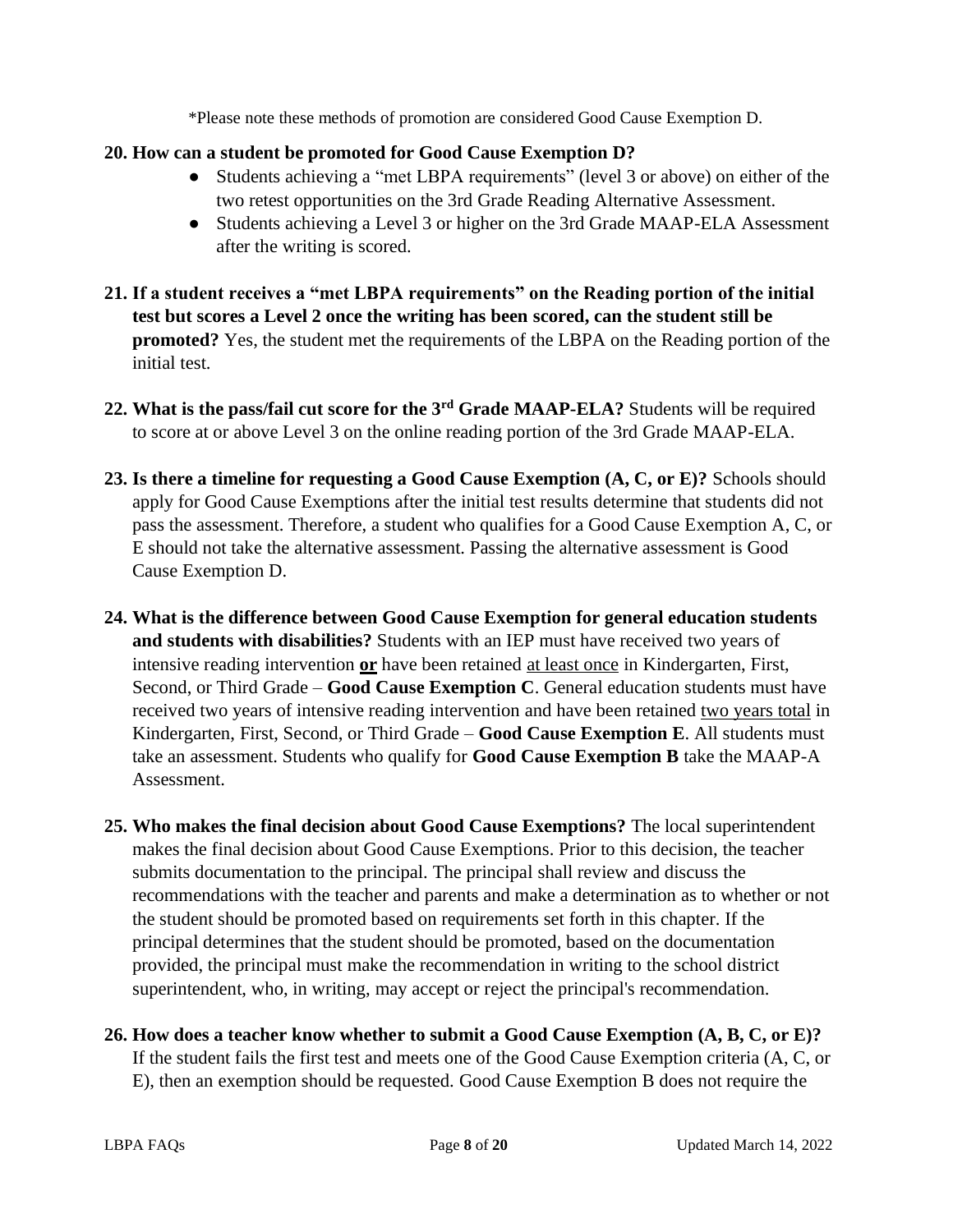student to take the 3<sup>rd</sup> grade MAAP-ELA assessment. Good Cause Exemption D cannot be requested until the student passes the alternative assessment.

- **27. How does a school address student who have failed two years or more, and who have failed the 3rd grade reading assessment for promotion but did not qualify for a Good Cause Exemption?** This student should have received Tier III intervention and possibly a referral for a comprehensive assessment. If the student has been retained two or more years and has received intensive reading intervention, as required by State Board Policy Chapter 41, Rule 41.1, the student will qualify for Good Cause Exemption E.
- **28. For clarity, can two (2) years of retention include an impending retention during the current third-grade year?** No. The "impending retention" does not count. The two years of retention must have taken place prior to the current school year.

#### <span id="page-8-0"></span>Kindergarten

**29. Are Kindergarteners required to take the Kindergarten Readiness Assessment and the K-3 Screener?** The K-3 Universal Screener and Kindergarten Readiness Assessment are both required for kindergarten, as they are both required by MS codes/State Board policy. If districts use Renaissance as their screener, then the Kindergarten Readiness Assessment suffices as the BOY and EOY universal screener since the Kindergarten Readiness Assessment is STAR Early Literacy. If districts do not use Renaissance, the Kindergarten Readiness and the Universal Screener must both be given.

| <b>REQUIRED SCREENERS AND ASSESSMENTS</b><br>Grades PK-3 |           |   |                 |                 |                 |
|----------------------------------------------------------|-----------|---|-----------------|-----------------|-----------------|
| <b>Screener</b>                                          | <b>PK</b> | К | 1 <sup>st</sup> | 2 <sup>nd</sup> | 3 <sup>rd</sup> |
| <b>Universal Screener</b>                                |           | ✓ | ✓               | $\checkmark$    |                 |
| <b>Dyslexia Screener</b>                                 |           | ✓ |                 |                 |                 |
| <b>Brigance</b>                                          | ✓         |   |                 |                 |                 |
| Kindergarten Readiness Assessment                        | ✓         | ✓ |                 |                 |                 |
| Mississippi Academic Assessment Program                  |           |   |                 |                 |                 |

**30. When should an IRP be completed for a kindergarten student?** It is recommended that an IRP be completed for a kindergarten student after results from both the beginning-of-year screener and the first progress monitoring assessment, which typically occurs in September, have been administered. Once a student has been identified, it is **recommended** that additional diagnostic information be gathered to make the determination for intervention. Therefore, multiple data points should be used to determine substantial reading deficiencies.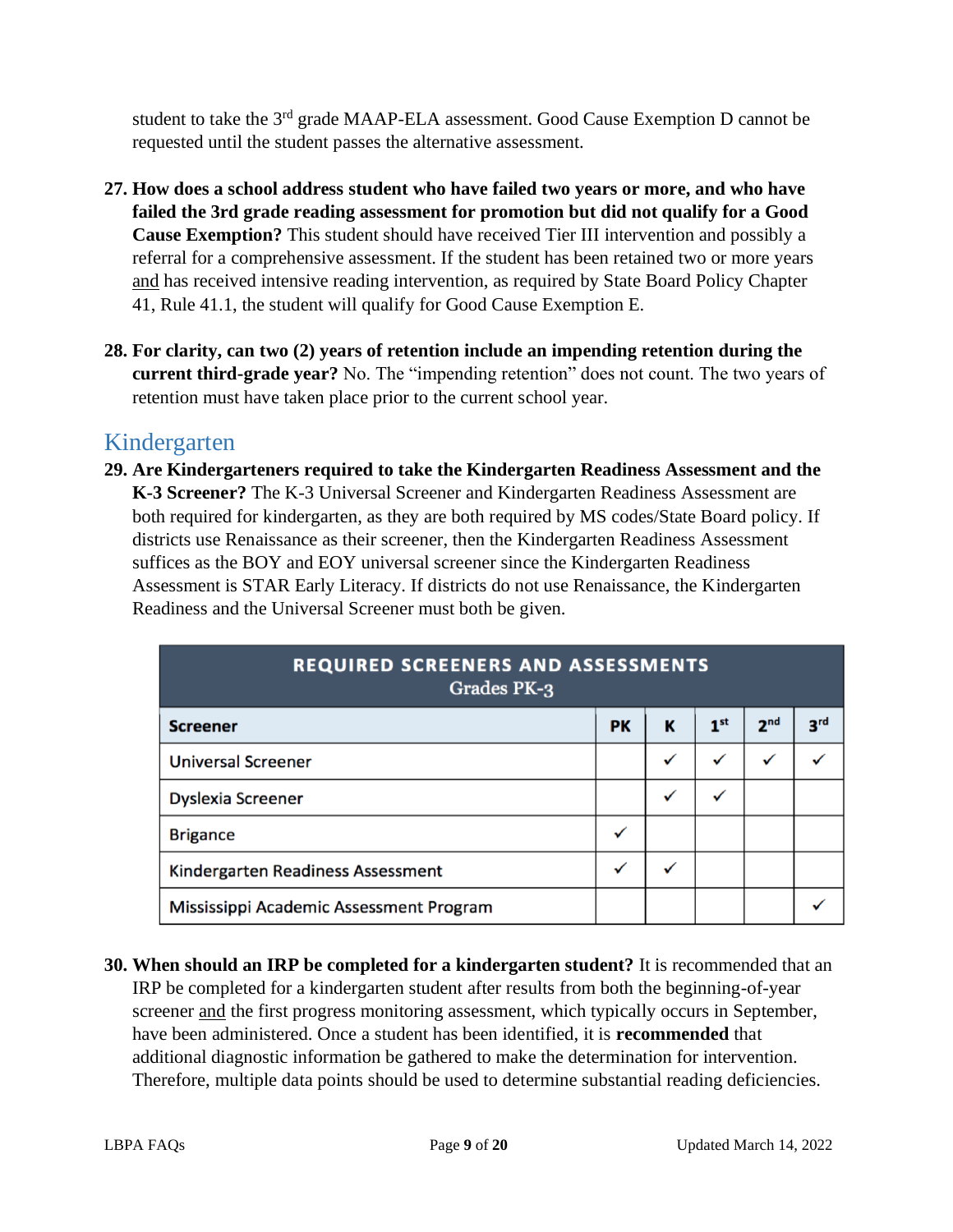**31. What should the Test Administrator or Proctor do if a student cannot get through the practice questions on the K-Readiness Assessment?** Districts are encouraged to reference the [Mississippi Accessibility Features and Testing Accommodations for the](https://districtaccess.mde.k12.ms.us/studentassessment/Public%20Access/Statewide_Assessment_Programs/-MKAS2/MKAS2-Accommodations-Manual/MKAS2-Accessibility-Features-and-Testing-Accommodations-February-2015.pdf)  [MKAS](https://districtaccess.mde.k12.ms.us/studentassessment/Public%20Access/Statewide_Assessment_Programs/-MKAS2/MKAS2-Accommodations-Manual/MKAS2-Accessibility-Features-and-Testing-Accommodations-February-2015.pdf)<sup>2</sup> document for accessibility features available for students who experience difficulty answering questions on the Kindergarten Readiness Assessment, which may also include the ability to answer practice questions. Specifically, number 70 on the Accessibility Features states, "Student will dictate or gesture the answers to Scribe, and Scribe will mark answers directly into online test system in the presence of Test Administrator and Proctor." Scribes may read the practice questions and should ensure that practice questions are answered correctly so that students may gain access to the Kindergarten Readiness Assessment. When the assessment begins, the Scribe must record student answers to establish a baseline and determine next steps for addressing deficiencies.

## <span id="page-9-0"></span>High-Performing Teacher

**32. What constitutes a high-performing teacher? Is this determined by state assessment scores, promotion/retention rate, etc.?** A high-performing teacher is determined by the principal based upon successful student achievement (through the use of current and past assessment data) and classroom observation.

#### <span id="page-9-1"></span>Students with Disabilities

- **33. What is the role of the IEP Committee in Good Cause Exemptions?** An IEP Committee can decide services that impact the student's least restrictive environment (LRE) placement. The student must either pass the 3<sup>rd</sup> Grade MAAP-ELA, 3<sup>rd</sup> Grade Reading Alternative Assessment, or qualify for a Good Cause Exemption to be promoted to the Fourth Grade.
- **34. If an IEP Committee makes the decision to place a child in the next grade, does the Literacy-Based Promotion Act override the committee's decision?** Yes. The IEP Committee cannot override the requirements of state law. The *Individuals with Disabilities Education Act* (IDEA) does not address grade placement. Grade promotion and/or retention are not the same as "placement." Placement is the program of services (specially-designed instruction)—i.e. general education, self-contained, residential placement, day treatment, homebound, etc. The establishment of promotion or retention is governed by local/statelevel policy.
- **35. Can students who have an IEP that reflects a single eligibility of Language/Speech and who have been retained one year qualify for a Good Cause Exemption?** Yes, regardless of the eligibility category, if the IEP includes reading goals, the student can be promoted under the Good Cause Exemption C. Students with an IEP must have had one year of retention or have had two years of intensive reading intervention.
- **36. Would a third-grade student with a disability who has not been retained be eligible for a Good Cause Exemption?** Yes. Students with a disability who participate in the state annual accountability assessment and who have an IEP or a Section 504 Plan that reflects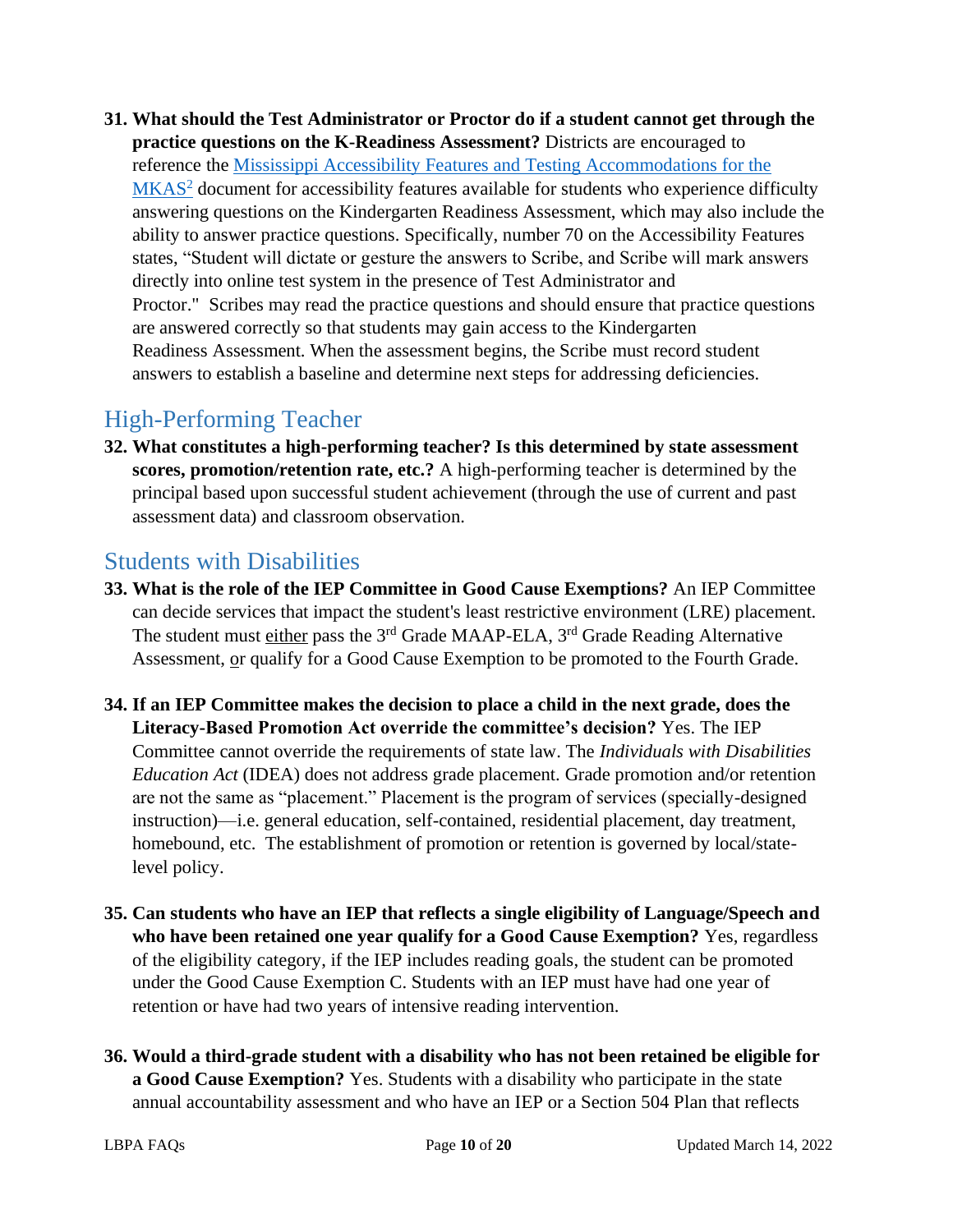that **the individual student has received intensive remediation in reading for more than two (2) years** but still demonstrates a deficiency in reading **or** previously was retained in Kindergarten, First, Second or Third Grade may qualify for Good Cause Exemption C.

- **37. If a student becomes eligible for special education during third grade, has never been retained, has only received intensive intervention during third grade, would he/she qualify for a Good Cause Exemption?** No. The student will not qualify for a Good Cause Exemption because the student has not met the requirements of having two (2) years of documented intensive interventions.
- **38. Do students with disabilities who are NOT significantly cognitively disabled (SCD) have to be retained to qualify for a Good Cause Exemption if they have had two years of intensive reading intervention?** No. A student with a disability must have had two years of intervention OR have been retained for one year to qualify for a Good Cause Exemption.
- **39. If a student initially qualifies as a child with a disability under IDEA at any time during their third grade year, would the student then be eligible for the special education Good Cause Exemption?** Yes. If the student has an IEP and meets the additional requirements under Good Cause Exemption C, then the school would adhere to the special education requirements for Good Cause Exemptions for a student with an IEP. The exemption can only be applied once the IEP is in place for the student.
- **40. If a student is coded in MSIS as a "56" in a self-contained classroom but age-wise would be a third grade peer and is not a student determined to meet the criteria for a significant cognitive disability, should they be given the 3rd Grade MAAP-ELA?** Yes. Students who are coded 56 are assigned an assessment grade-level as determined by peer age/peer grade according to the student's age on September 1 of the current academic school year.
- **41. Does a student who has been determined SCD have to take the 3rd Grade MAAP?**  Students classified as SCD are not required to take the 3rd Grade MAAP-ELA. These students will qualify under Good Cause Exemption B and should take the MAAP-A assessment.

#### <span id="page-10-0"></span>Opt-out

**42. What can schools share with parents who are refusing for their students to participate in the 3rd Grade MAAP-ELA statewide accountability assessment?** In accordance with state laws (MS Code 37-177-9) and (MS Code 37-16-3), the **3rd Grade MAAP-ELA** is required for promotion to fourth grade.

#### <span id="page-10-1"></span>Parent Communication

**43. How will a parent know and be notified if their child is struggling in reading?** If a K-3 student has been identified with a substantial deficit in reading, the teacher will immediately, and with each quarterly progress report, notify parents or legal guardians of the determination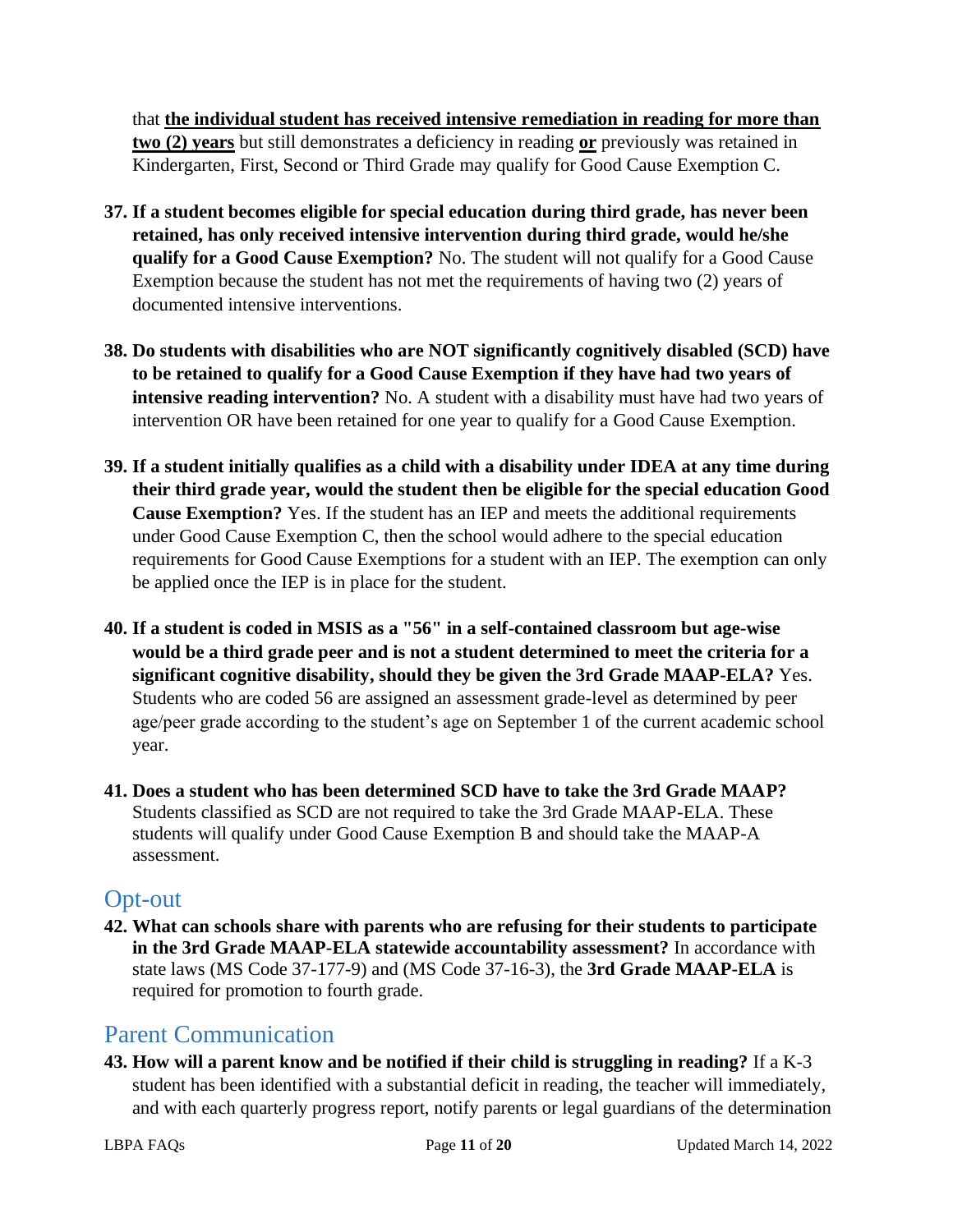and plans for addressing the deficiency, including sharing strategies that parents can use to support reading at home.

- **44. Will meetings be scheduled with parents of students being considered for a Good Cause Exemption?** The principal, teacher, and parent should work collaboratively to schedule a meeting to discuss the identified reading deficiency and an additional meeting with written notification should occur once there is a final decision on the Good Cause Exemption. Parents are to be involved throughout the process.
- **45. How often should parents be notified in writing that their child has a substantial reading deficiency?** Parents should be notified in writing immediately upon the determination of a reading deficiency, and subsequently with each quarterly progress report until the deficiency is remediated.
- **46. Does the IRP serve a dual purpose as the notification form to parents as required by law?** No**.** The parent notification letter is a different document. The IRP is not intended to serve as parental notification; however, it is recommended that the IRP be shared with parents.
- **47. Should the IRP documentation be discussed with the parent at a meeting or sent home with the student?** It is **recommended** that the designated individual or team meet with the parent to discuss the IRP.
- **48. What should be included in the written Parent Notification Letter when a substantial reading deficiency has been determined?** If a K-3 student is identified with a substantial reading deficiency, parents must be notified by the student's teacher in writing of the following:
	- a) That the student has been identified as having a substantial deficiency in

reading;

b) A description of the services that the school district currently is providing to the student;

c) A description of the proposed supplemental instructional services and supports that are designed to remediate the identified area of reading deficiency which the school district plans to provide the student, as outlined in the student's **Individual Reading Plan**;

d) That if the student's reading deficiency is not remediated before the end of the student's Third-Grade year, the student will not be promoted to Fourth Grade unless a good cause exemption specified under Section 37-177-11 is met.

## <span id="page-11-0"></span>Public Reporting

**49. How will districts report the number and percentage of students who are retained and/or did not pass as a result of the 3rd grade MAAP-ELA?** Schools will enter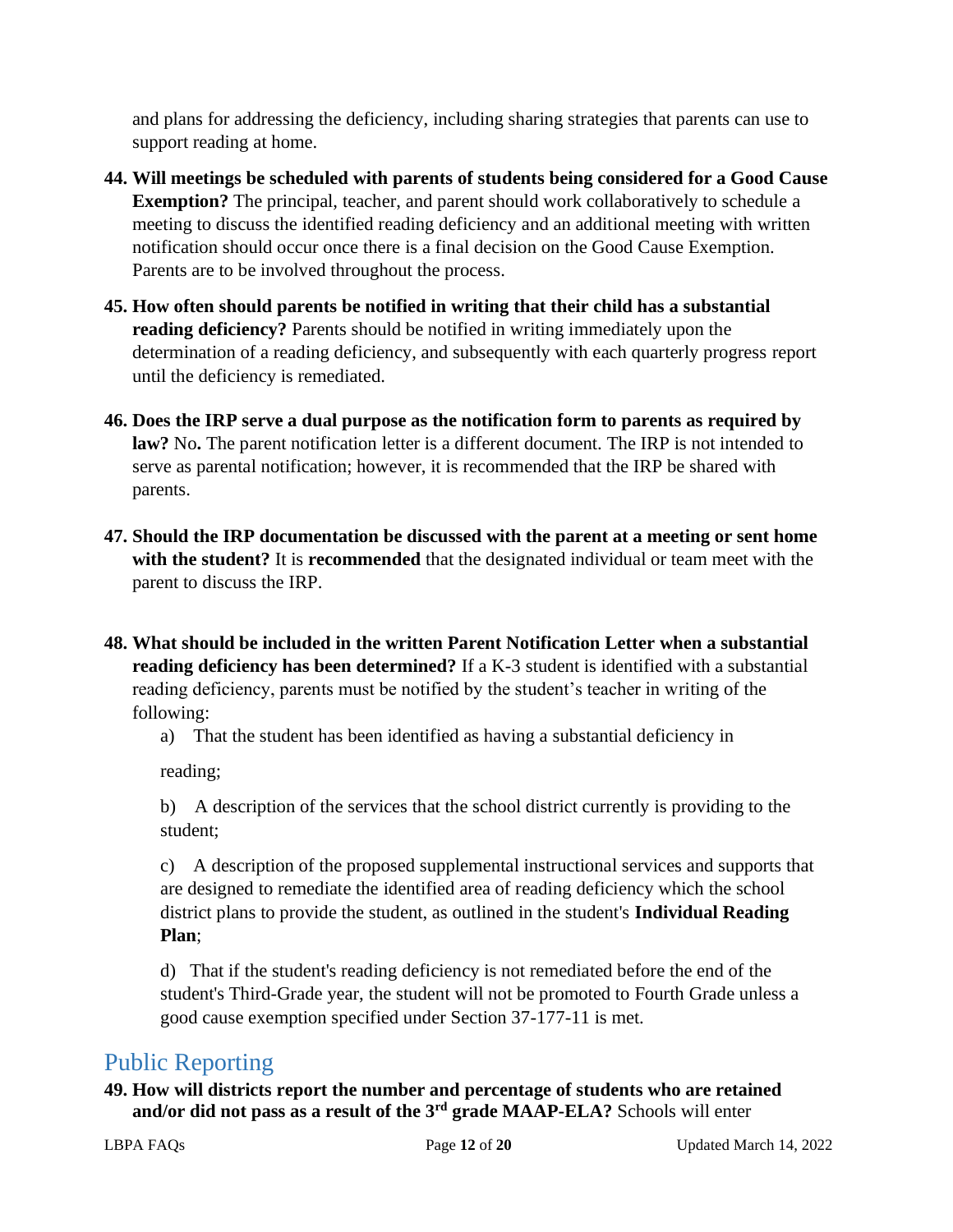promotion and retention data and Good Cause Exemption data in MSIS. A report will be generated by the MDE and shared with districts for publication in local newspapers.

- **50. How will data for small groups of students be reported?** For groups of students less than ten (10), the published reports will protect student identity in accordance with Family Educational Rights and Privacy Act (FERPA) guidance.
- **51. For a student who meets a Good Cause Exemption, will there be a requirement to note this or provide documentation to MDE?** Yes. Status of Good Cause Exemption will be reported electronically through MSIS. The school/district will maintain forms and supporting documentation for Good Cause Exemption determinations. The completed Good Cause Exemptions Summary Form, located in Appendix E of the [LBPA Implementation Guide,](https://www.mdek12.org/sites/default/files/documents/OAE/Literacy/ResourcesForAdmin/revised-11-09-16-lbpa-implementation-guide_feb17_20170223084950_172860.pdf) must be placed in the student's cumulative record. Supporting intervention documentation may be kept electronically, but it must be readily available for review by the MDE.

#### <span id="page-12-0"></span>Reading Interventions

- **52. Are students who did not pass the 3rd grade Reading Assessment required to have intensive interventions in addition to their core reading block instruction?** Yes**,** the Literacy Based Promotion Act requires a minimum of 90 minutes of daily core reading instruction during regular school hours. It is **recommended best practice** that the ninety (90) minutes be uninterrupted, but it is not required to be delivered consecutively by law. Students not promoted to 4<sup>th</sup> grade should also receive intensive instructional services, progress monitoring measures, and supports to remediate the identified areas of reading deficiency in addition to core reading instruction.
- **53. What suggested supports should be provided to 3rd grade students not promoted to 4th grade?** As outlined in the student's Individual Reading Plan, 3<sup>rd</sup> grade students not promoted to 4th grade should be provided 90 minutes of core reading instruction, scientifically based researched instruction that includes phonemic awareness, phonics, fluency, vocabulary, and comprehension and other strategies prescribed by the school district, which may include but are not limited to: (1) Small group instruction; (2) Reduced teacher-student ratios; (3) Tutoring in scientifically based reading services in addition to the regular school day; (4) The option of transition classes; (5) Extended school day, week, or year; and (6) Summer reading camps. More information can be found on the [Science of Reading](https://mdek12.org/OAE/OEER/Science-of-Reading) webpage and [Strong Readers](https://strongreadersms.com/) Strong Leaders webpage.
- **54. What qualifies as two (2) years of "intensive reading instruction"?** Intensive reading instruction is direct, explicit, systematic instruction that addresses the reading deficiency that has been identified and that is delivered with integrity and fidelity. Intensive reading instruction must be documented for two school years.
- **55. Could two years of being in the special education system prior to third grade be considered as two years of reading intervention?** Not necessarily. If a student's IEP addresses reading difficulties and includes specific goals that address those difficulties, then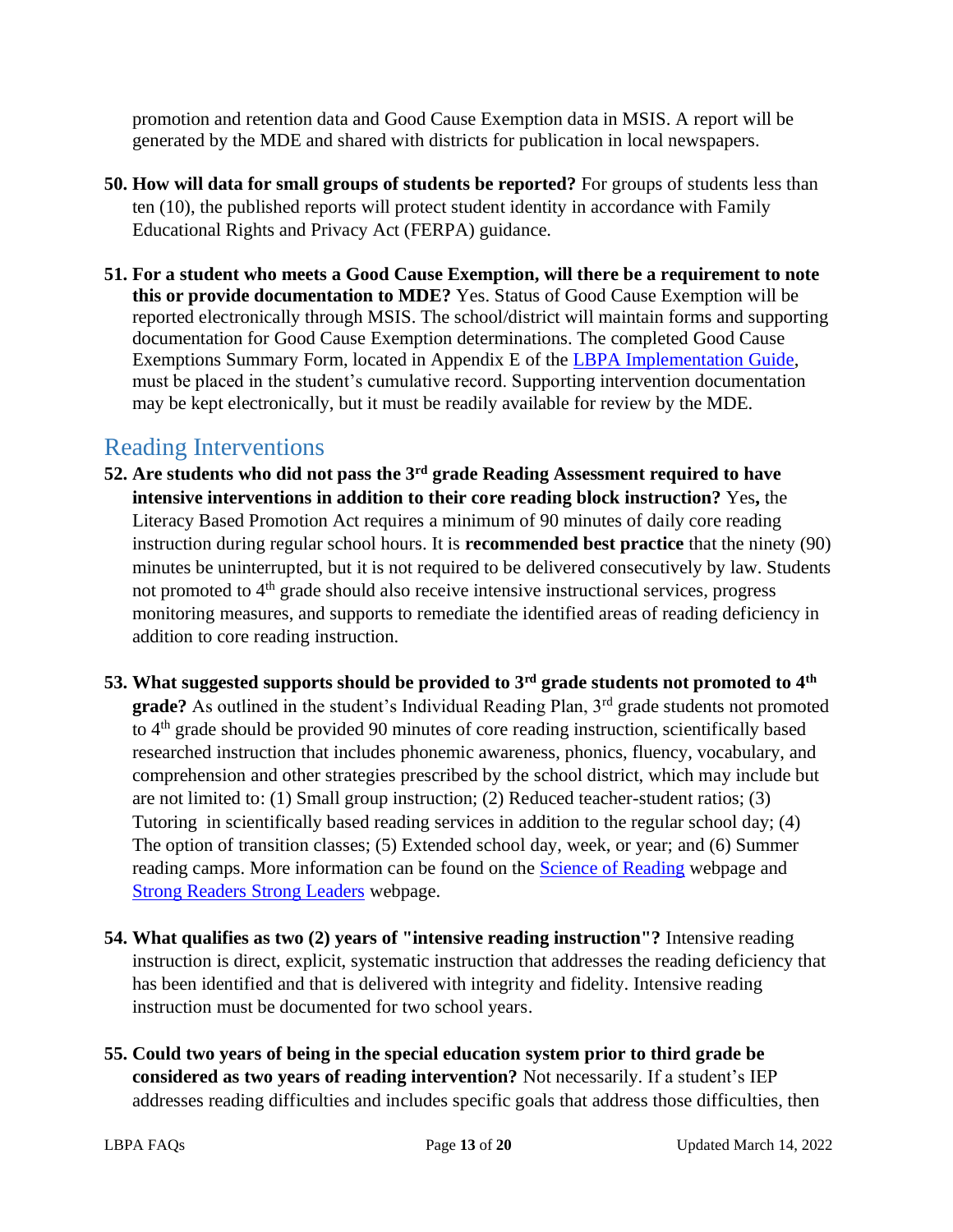the IEP and progress monitoring of current goals will be considered as documentation of intervention. However, if the student's IEP does not address reading difficulties, then the IEP cannot serve as Intervention documentation.

- **56. Would after-school tutoring be considered a Good Cause Exemption intervention?**  After-school tutoring provided at a school can be considered only if it adheres to the [MTSS-](https://www.mdek12.org/sites/default/files/Offices/MDE/OAE/OEER/Intervention/guidance_document_mtss_june2020.pdf)[RTI Tier III requirements,](https://www.mdek12.org/sites/default/files/Offices/MDE/OAE/OEER/Intervention/guidance_document_mtss_june2020.pdf) is coordinated by the school, is provided at no cost to the parent, and is documented in the student's cumulative record.
- **57. How does a school document reading interventions for a student with an IEP?** The documentation of IEP and individual student reading goals through completed reports of progress and current level of performance qualifies as reading interventions. The general education and special education teacher should work collaboratively to implement, and progress monitor as indicated in the IEP.
- **58. Can the documented intensive reading interventions come from the resource classroom, or do they have to come from the general education setting with or without special education support?** The documented intensive reading interventions may come from the resource teacher, general education teacher, or a combination of both.
- **59. Are Tier II interventions considered intensive interventions?** No. Tier II interventions are not considered intensive interventions.
- **60. Do students have to be in Tier III to get a Good Cause Exemption C or E?** Yes. Students in general education must be receiving Tier III intensive intervention in reading.
- **61. Is there a guideline to use to determine which of our students are not meeting the benchmark for universal screeners?** Please refer to the [IRP and Intervention Guidance](https://www.mdek12.org/sites/default/files/Offices/MDE/OA/OSA/Screeners_IRP%20and%20Intervention%20Guidance.pdf) document.
- **62. Who is responsible for providing interventions during the summer prior to the third retest?** Since the third retest will occur over the summer, parents may choose to provide support personally for the student. The school or district may also offer support but are not obligated to provide summer remediation.

#### <span id="page-13-0"></span>Retention

**63. If a student fails the third-grade school year due to district requirements and is retained, but passed the 3rd grade reading assessment for promotion the previous year, does the student have to pass the test again the following year?** All students MUST take the 3rd Grade MAAP-ELA assessment to satisfy state accountability testing requirements.

If students score a Level 3 or above on MAAP-ELA or receive a "met LBPA requirements" score on either retest then that score may be banked and used to apply Good Cause Exemption D the following spring.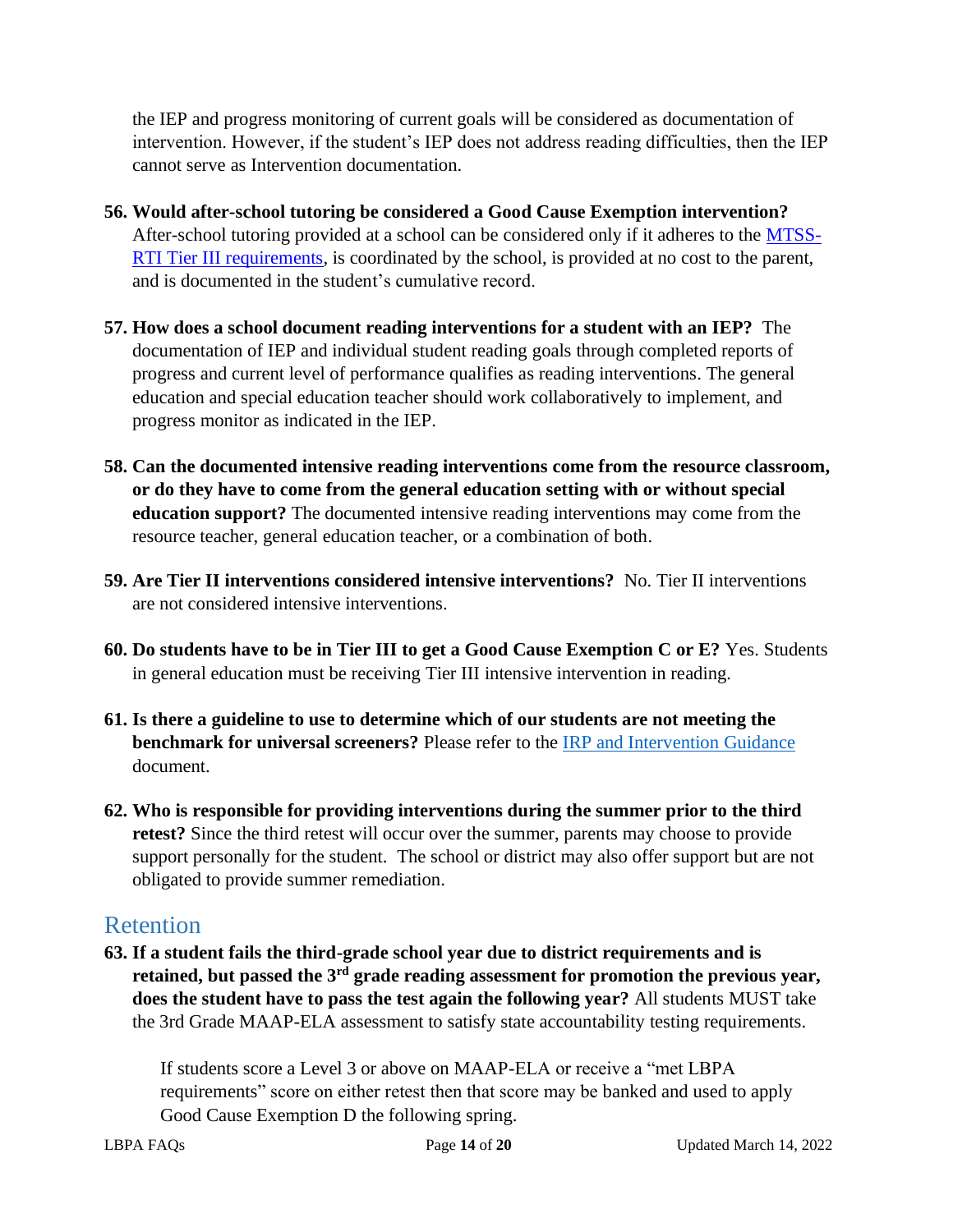- **64. Does the MDE have any research to support the practice of retention? Is there any research that shows retaining students with a Specific Learning Disability in reading will improve reading skills?** The State Legislature established the Literacy-Based Promotion Act. It is the job of the Mississippi Department of Education to ensure that the law is followed. We encourage districts to understand that it is not the intent of the law for retained students to have the same classroom experience when they repeat third grade. It is the intent of the law to provide students that are retained with intensive reading intervention that includes effective instructional strategies and appropriate teaching methodologies necessary to assist the student in becoming a successful reader, able to read at or above grade level, and ready for promotion to the next grade.
- **65. Can parents choose to have their child retained if the superintendent approves promotion based on the Good Cause Exemption?** Yes. Parents can request that their child be retained even if the child qualifies for a Good Cause Exemption.

#### <span id="page-14-0"></span>Summer Program

**66. In accordance with the law, interventions must occur in school districts for retained third grade students. Are schools and districts required to offer transportation and summer school?** No. Additional transportation or summer school programs are not required by the law. Interventions should occur during the school year and prior to the first retest window, which is also during the school year. While the law allows for summer reading camps, schools are not required to use this approach.

#### <span id="page-14-1"></span>Test Design

- **67. On the test, will the student be required to answer a question on a higher level of difficulty when he/she has answered the question correctly?** No. The 3rd Grade MAAP-ELA consists of items that are written to address the Grade 3 Mississippi College- and Career-Readiness Standards for English Language Arts.
- **68. Will each question receive the same number of points?** No. The questions on the 3rd Grade MAAP-ELA Assessment are worth either 1 or 2 points depending on the item type. Closedended items are worth one point, and open-ended items are worth two points.
- **69. Will the score reports for the 3rd Grade MAAP-ELA be a pass/fail roster or a detailed report?** For the 3<sup>rd</sup> Grade MAAP-ELA, districts will receive a pass/fail roster, and parents will receive an individual student score report indicating if a student met/did not meet the LBPA requirement.

#### <span id="page-14-2"></span>Transfer

**70. If a student transfers before or after the 3rd Grade MAAP-ELA is administered and reenters the district after the beginning of the following school year, then this student is placed in fourth grade based on academic information from the previous school. What if a student enrolls in fourth grade, coming from a homeschool, private school, or other**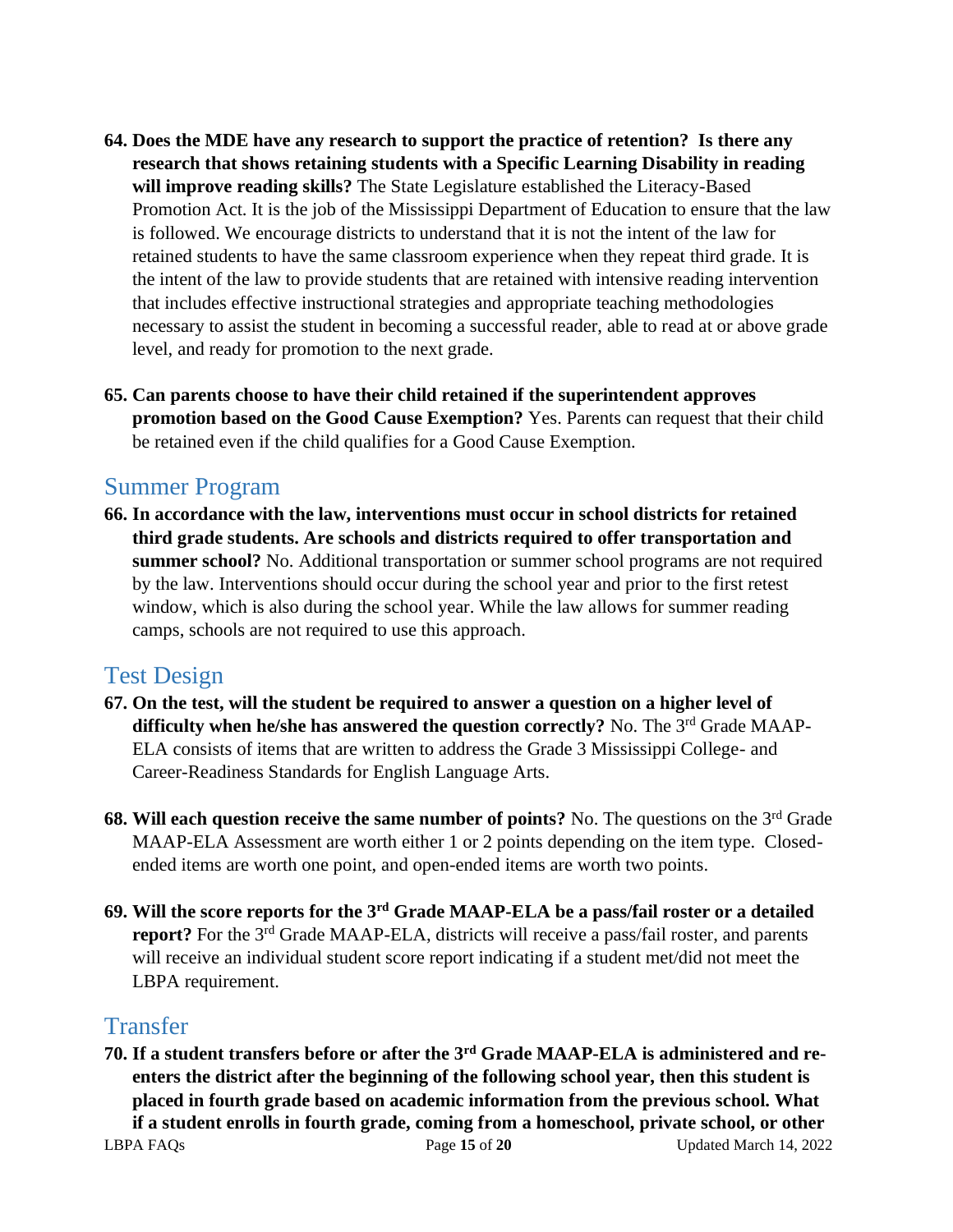**setting?** In accordance with Standard 7 of the Mississippi Public School Accountability Standards, 2018, any transfer student from a school or program (correspondence, tutorial, or home study) not accredited regionally or by a state board of education [or its designee(s)] is given either a standardized achievement test(s) or teacher-made special subject test(s) to determine the appropriate classification of the student within thirty (30) days after filing for transfer. Notice of the administering of such test(s) shall be given to the applicant not less than five (5) days prior to the date of the administration of such test. It is the local district's responsibility to determine if a school is regionally accredited based on the local district policy. State Board Policy 36.2 states: *Enrollment in a non-public school/program (to include, but not limited to, private schools, parochial schools, home schools, virtual schools, summer schools, independent study/correspondence programs, etc.) shall not be used to circumvent participation in the Mississippi Statewide Assessment System or students meeting the graduation requirements outlined in this policy.*

**71. Does a student who transfers from out-of-state qualify for a Good Cause Exemption?** A student enrolling in Fourth Grade from a regionally or state board accredited school would simply enroll in fourth grade. For students enrolling in fourth grade as a transfer from homeschool, private school, or some other setting, please see the response to question 70.

#### <span id="page-15-0"></span>Transition Class

**72. The LBPA Implementation Guide recommends a transition class after third grade. Will MDE provide any guidance or suggestions about the implementation of this type of class?** Yes. Please visit Guidelines for [Students Identified with a Reading Deficiency and/or](https://www.mdek12.org/sites/default/files/documents/OAE/Literacy/ResourcesForAdmin/guidelines-for-transition-and-intensive-acceleration-classes_20170406162650_536208.pdf)  [for Students Not Promoted](https://www.mdek12.org/sites/default/files/documents/OAE/Literacy/ResourcesForAdmin/guidelines-for-transition-and-intensive-acceleration-classes_20170406162650_536208.pdf) document for guidance.

## <span id="page-15-1"></span>**MTSS**

**73. In MSIS, students that passed the 3rd grade retest in June are populating as 20 day students. Should districts consider these students as 20 day students and follow protocol? These students will need an IRP in 4th grade, so will that suffice as their reason for being considered 20 day students?** In this situation, the student is promoted to fourth grade under Good Cause Exemption (D) because they passed the retest in June. This student should be considered a 20 day student. The district should conduct a 20 day meeting to decide what level of intervention support is needed for this student. They will need an IRP, but they may also need intensive interventions at Tier III

# <span id="page-15-2"></span>Individual Reading Plan

**74. Is the IRP required for all students?** No. The IRP is required for **any** public-school student (K-3) who, at any time, exhibits a substantial deficiency in reading, as well as any student who was promoted to 4<sup>th</sup> grade with a good cause exemption.

An IRP is **not** required if the K-4 student currently has an IEP with Reading goals. However, if a student's IEP does not currently address reading difficulties and the student later develops a deficit in reading, then the general education and the special education teacher must collaborate to determine whether goals need to be added to the IEP or if an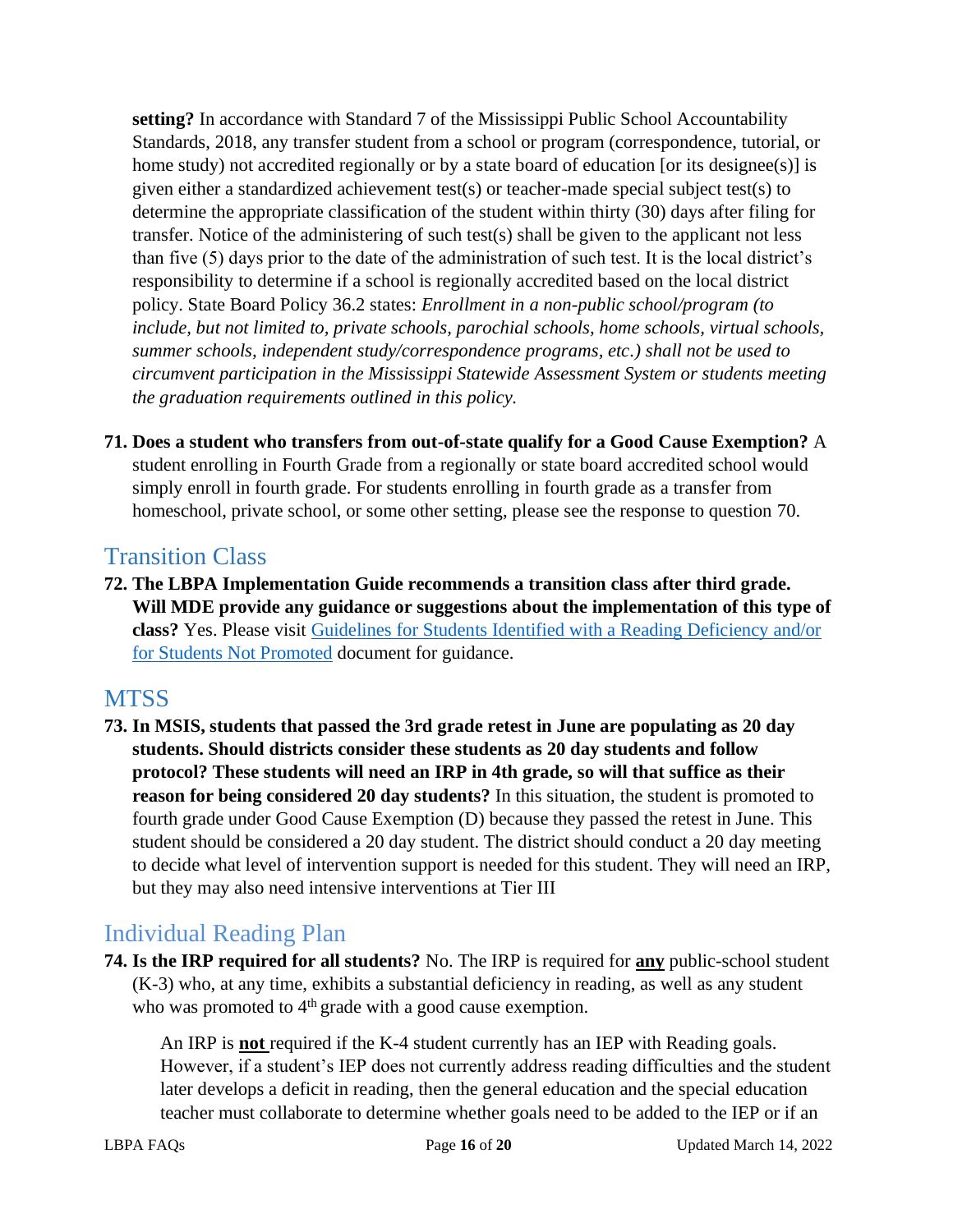IRP is most appropriate. If a student has an IEP that only has Math goals and the student later begins to struggle in reading, then an IRP must be written for K-4 students.

The individual needs of the student should dictate the goals and the supports provided. The general education teacher and the special education teacher should work collaboratively to develop and implement the IEP and continue to progress monitor as indicated in the IEP.

- **75. Who is responsible for developing the IRP?** This will be a district decision. Typically, the Teacher Support Team (TST) will be responsible for developing the IRP.
- **76. When should the IRP be completed?** The law requires that students identified with a substantial reading deficiency be given intensive reading instruction and intervention immediately following the identification of the deficiency. The current requirements for Part 3, Chapter 41: Intervention state, "After a referral is made, the TST must develop and begin implementation of an intervention(s) within 2 weeks." Follow the MTSS model and your local district tier process for determining placement in Tier II or Tier III interventions. Once a student has been identified by a screener, it is **recommended** that additional diagnostic information be gathered to make the determination for intervention. Therefore, multiple data points should be used to determine substantial reading deficiencies.
- **77. Does IRP documentation remain at the district level or should it be submitted to the MDE?** IRP documentation should be housed at the school/classroom in which the student receives reading instruction. *Note: In the event of an audit, documentation may be requested for review.*
- **78. Should a new IRP be completed at the beginning of each school year?** Yes. Each year, student data should be used to determine whether a student will need an IRP. This meeting should be conducted by the teacher support team.
- **79. Where should the IRP be archived at the end of the year**? In accordance with State Board Policy Chapter 3, Rule 41.1, Intervention, the IRP is a component of the MTSS documentation and should be stored with those documents.
- **80. Are the IRP and Good Cause Exemption documentation packets available for digital input and storage?** Yes. Both are available in digital PDF.
- **81. Should districts use the IRP forms or the MTSS forms for students in grades K-3?** It is recommended that districts utilize Section 3 and Appendix E in the MTSS Documentation Packet.
- **82. Is each school district mandated to use the IRP template developed by the MDE?** No. The law does not mandate a specific format, only that the format include **all** required components of the IRP as provided within the MDE template and required by law (SB 2157).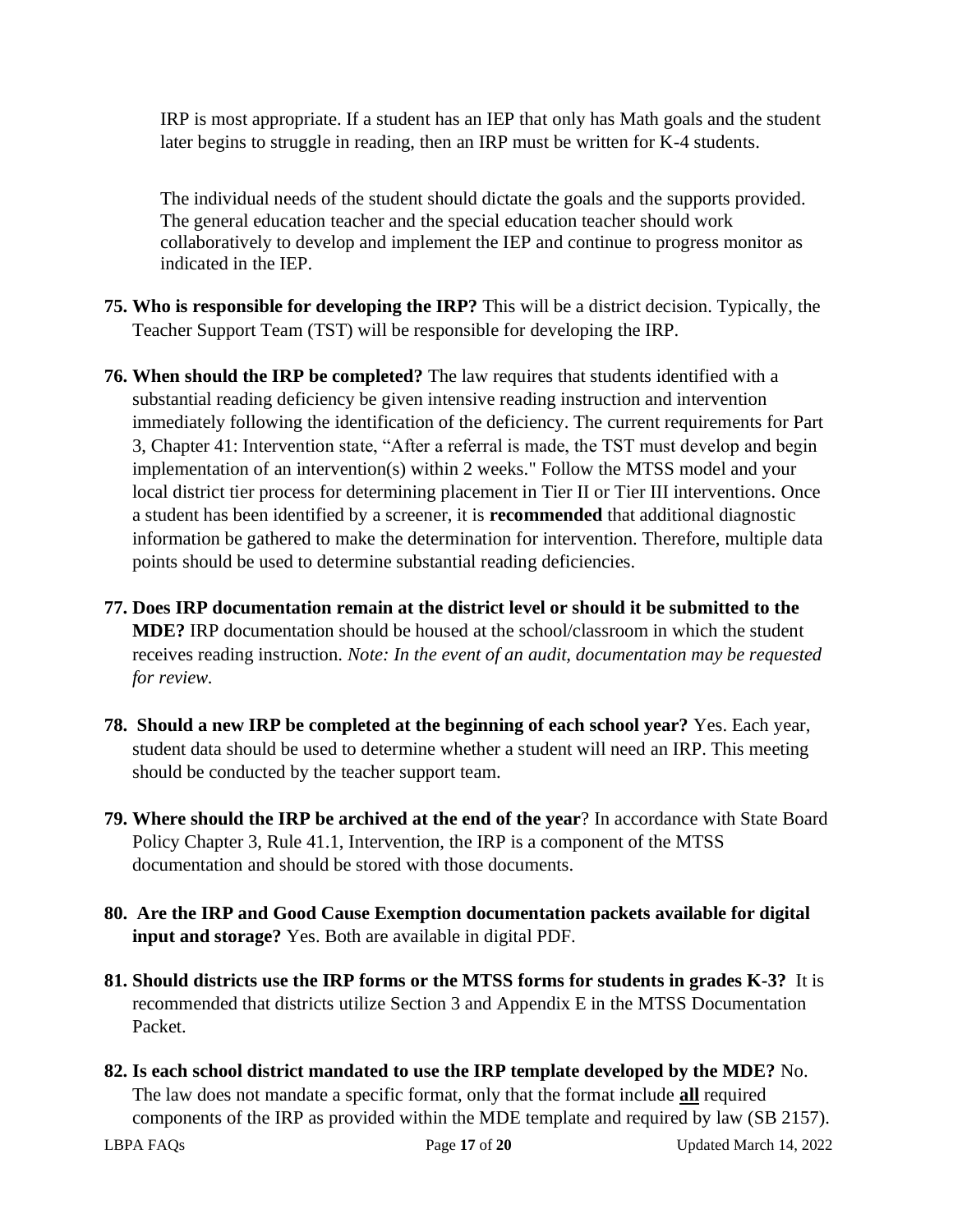All services must be appropriately documented in writing. *Note: Your district may adapt/customize the MTSS documentation for Tier III to include the IRP components.*

## <span id="page-17-0"></span>Individualized Education Program (IEP) and the IRP

- **83. Is the IRP now a requirement in addition to the IEP?** No. The documentation of IEP reading goals and progress monitoring can be substituted for the IRP if the student's current IEP addresses reading difficulties.
- **84. If a student has a 504 Plan and receives intensive therapy in the dyslexia program, does he/she still need the IRP?** Yes. All public school students (K-3) who, at any time, exhibit a substantial deficiency in reading, as well as students who were promoted to  $4<sup>th</sup>$  grade with a good cause exemption are required to have an IRP.
- **85. Is an IRP required for K-3 students receiving special education services who are classified as having a Significant Cognitive Disability (SCD) and who take the alternate assessment?** No. Students classified as having a Significant Cognitive Disability qualify for Good Cause Exemption (GCE) B for "students with disabilities whose Individualized Education Program (IEP) indicates that participation in the statewide accountability assessment program is not appropriate, as authorized under state law". Therefore, a student who meets the criteria for GCE "B" would not be required to have an IRP and should take the MAAP-A assessment.

#### <span id="page-17-1"></span>Intensive Interventions

- **86. If a student requires an IRP in grades K-3, can we skip Tier II and move the student straight to Tier III.** Yes. Students with a significant reading deficiency requiring an IRP should be considered Tier III students.
- **87. If a student moves out the [intervention guidance levels](https://www.mdek12.org/sites/default/files/Offices/MDE/OA/OSA/Screeners_IRP%20and%20Intervention%20Guidance.pdf) should the intensive interventions cease immediately?** No. Once a student has been identified, it is **recommended** that additional diagnostic information be gathered to make the determination for intervention. Follow the MTSS model for providing tiered support to each student. In addition, progress monitoring for Tier II and III should be completed as **recommended** by the MTSS model to determine if students are progressing or regressing between levels based on the effectiveness of the intervention(s). Multiple measures should be used to determine which students need intervention or when to remove a student from intensive intervention services (Tier III).

#### <span id="page-17-2"></span>Progress Monitoring

**88. How should progress monitoring be conducted?** Progress monitoring should be done with specific probes that monitor students' progress on the exact skill or deficiency that is being addressed through interventions. If the probe is too broad, growth may not be clearly evident.